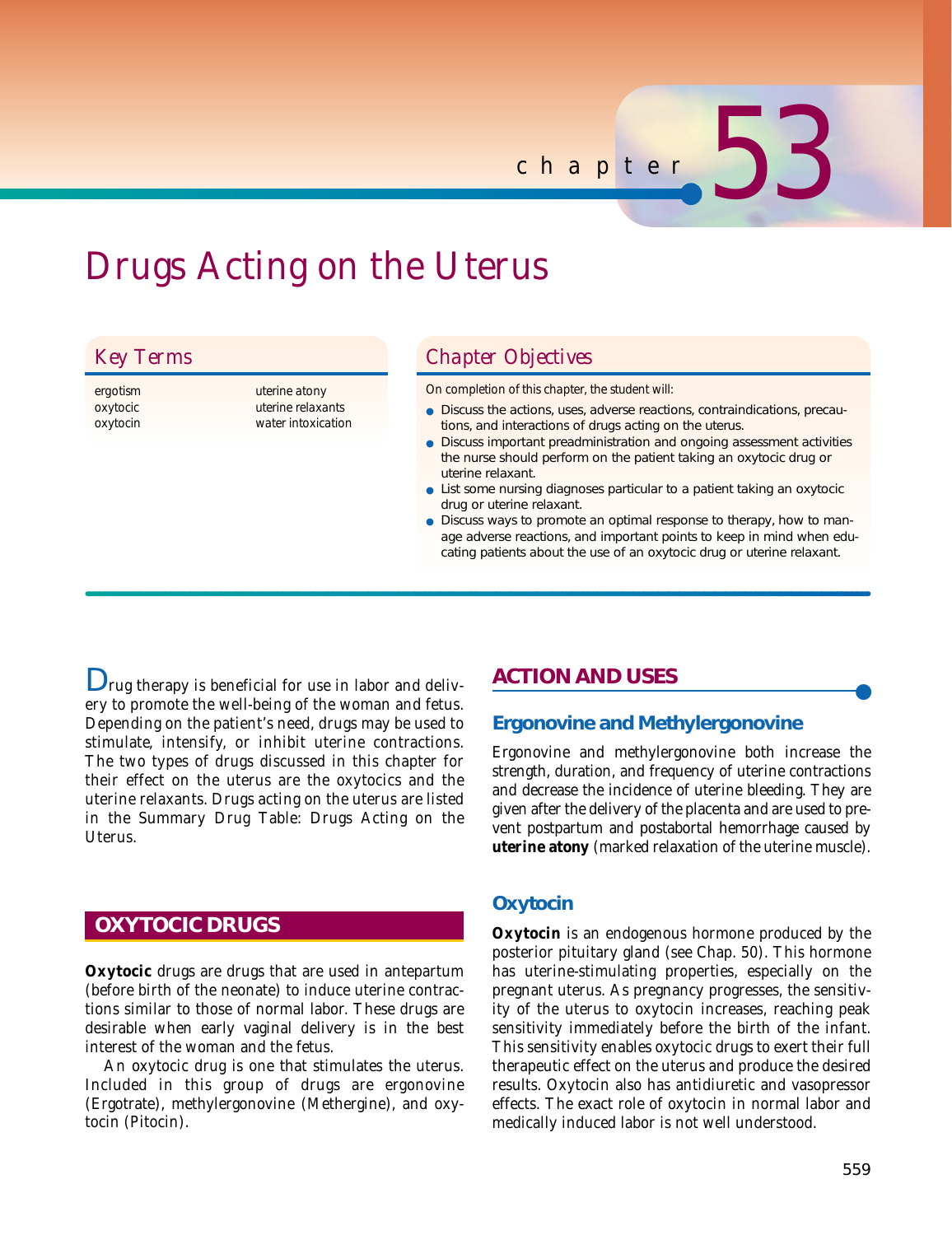## **SUMMARY DRUG TABLE DRUGS ACTING ON THE UTERUS**

| <b>GENERIC NAME</b>                                                | <b>TRADE NAME*</b>                 | <b>USES</b>                                                                                                                                                                                            | <b>ADVERSE REACTIONS</b>                                                                                                                           | <b>DOSAGE RANGES</b>                                                                                                                                                                                              |
|--------------------------------------------------------------------|------------------------------------|--------------------------------------------------------------------------------------------------------------------------------------------------------------------------------------------------------|----------------------------------------------------------------------------------------------------------------------------------------------------|-------------------------------------------------------------------------------------------------------------------------------------------------------------------------------------------------------------------|
| <b>Oxytocics</b>                                                   |                                    |                                                                                                                                                                                                        |                                                                                                                                                    |                                                                                                                                                                                                                   |
| ergonovine<br>maleate<br>er-goe-noe'-veen                          | Ergotrate,<br>generic              | Uterine atony and<br>hemorrhage                                                                                                                                                                        | Nausea, vomiting, elevated blood<br>pressure, temporary chest pain,<br>dizziness, headache                                                         | 0.2 mg IM, IV g2-4h                                                                                                                                                                                               |
| methylergonovine<br>maleate<br>meth-ill-er-goe-<br>noe'-veen       | Methergine                         | Routine management<br>after delivery of the<br>placenta, uterine atony,<br>and hemorrhage                                                                                                              | Nausea, vomiting, elevated blood<br>pressure, transient chest pain,<br>dizziness, headache                                                         | 0.2 mg IM, IV after<br>delivery of the placenta;<br>0.2 mg PO TID, QID                                                                                                                                            |
| oxytocin<br>(parenteral)<br>ox-i-toe'-sin                          | Pitocin,<br>Syntocinon,<br>generic | Antepartum: to initiate<br>or improve uterine<br>contractions:<br>postpartum: to<br>produce uterine<br>contractions in third<br>stage of labor, control<br>of postpartum<br>bleeding and<br>hemorrhage | Nausea, vomiting, uterine<br>hypertonicity or rupture, fetal<br>bradycardia, water intoxication,<br>cardiac arrhythmias,<br>anaphylactic reactions | Induction of labor: 1-2<br>mU/min IV infusion,<br>gradually increase<br>dosage by 1-2 mU/min<br>with maximum dosage<br>20 mU/min; postpartum<br>bleeding: IV infusion of<br>10-40 U in 1000 mL:<br><b>10 U IM</b> |
| <b>Uterine Relaxants</b>                                           |                                    |                                                                                                                                                                                                        |                                                                                                                                                    |                                                                                                                                                                                                                   |
| ritodrine<br>hydrochloride<br>ri'-toe-dreen                        | Yutopar,<br>generic                | Preterm labor                                                                                                                                                                                          | Alterations in fetal and maternal<br>heart rates and maternal blood<br>pressure, palpitations, headache,<br>nausea, vomiting                       | IV: 0.05-0.35 mg/min<br>depending on patient<br>response                                                                                                                                                          |
| terbutaline<br>ter-byoo'-ta-leen                                   | Brethaire,<br>Brethine,<br>generic | Preterm labor                                                                                                                                                                                          | Nervousness, restlessness, tremor,<br>headache, anxiety, hypertension,<br>palpitations, arrhythmias,<br>hypokalemia, pulmonary edema               | Preterm labor: IV 10<br>mcg/min q10 min up to<br>80 mcg/min; SQ: 250<br>mcg qh until contractions<br>stop; PO: 2.5 mg q4-6h<br>until delivery                                                                     |
| *The term generic indicates the drug is available in generic form. |                                    |                                                                                                                                                                                                        |                                                                                                                                                    |                                                                                                                                                                                                                   |

Oxytocin is administered intravenously (IV) for starting or improving labor contractions to obtain an early vaginal delivery of the fetus. An early vaginal delivery may be indicated when there are fetal or maternal problems, for example, a woman with diabetes and a large fetus, Rh problems, premature rupture of the membranes, uterine inertia, and eclampsia or preeclampsia (also called pregnancy-induced hypertension). Preeclampsia is a condition of pregnancy characterized by hypertension, headaches, albuminuria, and edema of the lower extremities occurring at or near term. The condition may progressively worsen until eclampsia (a serious condition occurring between the 20th week of pregnancy and the end of the first week postpartum and characterized by convulsive seizures and coma) occurs. Oxytocin may also be used in the management of inevitable or incomplete abortion. Oxytocin is given intramuscularly (IM) during the third stage of labor (period from the time the neonate is expelled until the placenta is expelled) to produce uterine contractions and control postpartum bleeding and

hemorrhage. It may also be used intranasally to stimulate the milk ejection (milk letdown) reflex.

# **ADVERSE REACTIONS** ●

# **Ergonovine and Methylergonovine**

The adverse reactions associated with ergonovine and methylergonovine include nausea, vomiting, elevated blood pressure, temporary chest pain, dizziness, water intoxication, and headache. Allergic reactions may also be seen. In some instances hypertension associated with seizure or headache may occur. **Ergotism** (overdosage of ergonovine) is manifested by nausea, vomiting, abdominal pain, numbness, tingling of the extremities, and an increase in blood pressure. In severe cases, these symptoms are followed by hypotension, respiratory depression, hypothermia, gangrene of the fingers and toes, convulsions, hallucinations, and coma.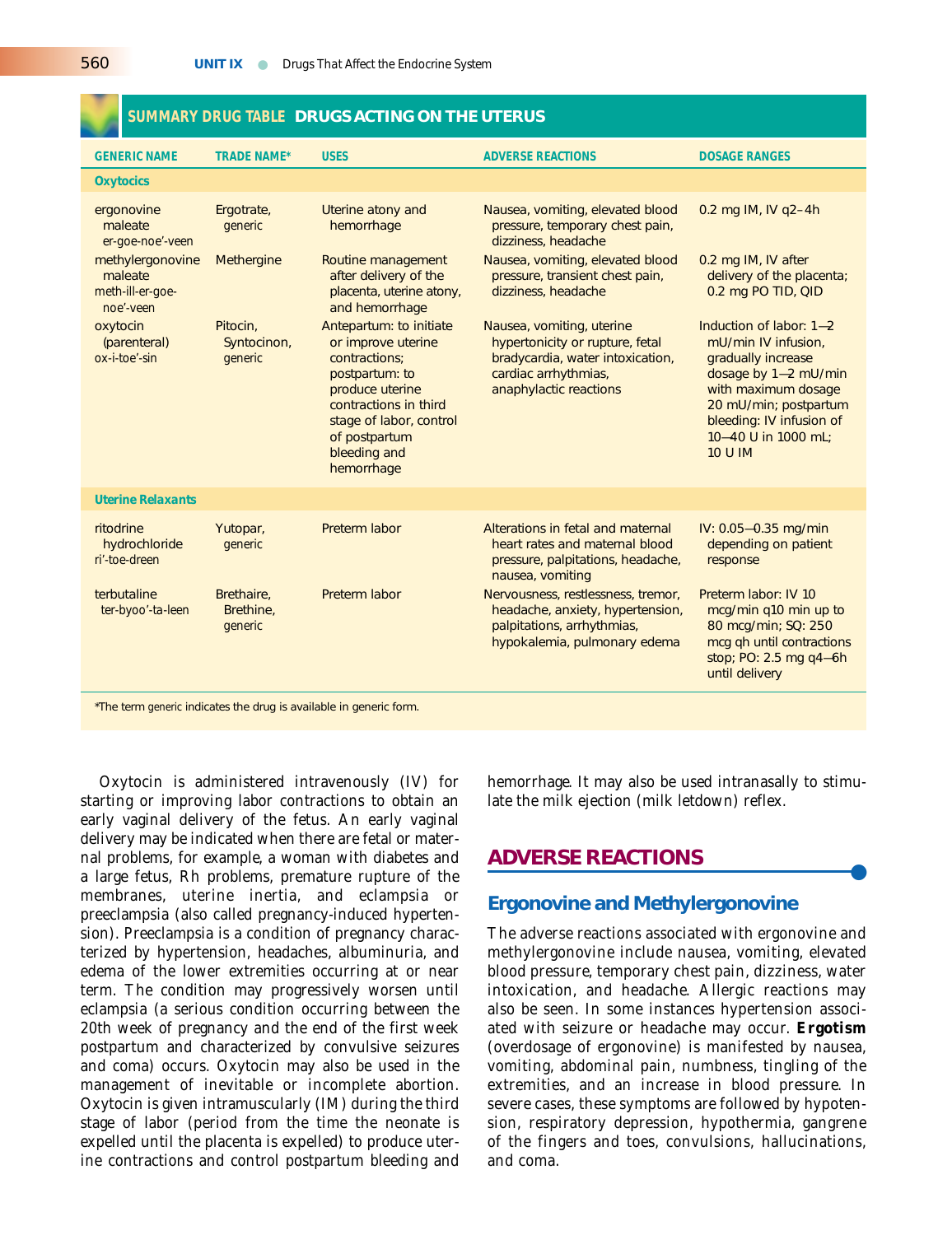# **Oxytocin**

Administration of oxytocin may result in fetal bradycardia, uterine rupture, uterine hypertonicity, nausea, vomiting, cardiac arrhythmias, and anaphylactic reactions. Serious **water intoxication** (fluid overload, fluid volume excess) may occur, particularly when the drug is administered by continuous infusion and the patient is receiving fluids by mouth. When used as a nasal spray, adverse reactions are rare.

# **CONTRAINDICATIONS, PRECAUTIONS, AND INTERACTIONS**

# **Ergonovine and Methylergonovine**

Ergonovine is contraindicated in those with known hypersensitivity to the drug, hypertension, and before the delivery of the placenta. Ergonovine is used cautiously in patients with heart disease, obliterative vascular disease, renal or hepatic disease, and during lactation.

Methylergonovine is contraindicated in patients with a known hypersensitivity to the drug, hypertension, and preeclampsia and should not be used to induce labor (Pregnancy Category C). Methylergonovine is used cautiously in patients with renal or hepatic impairment. When methylergonovine is administered concurrently with vasopressors or to patients who are heavy cigarette smokers, excessive vasoconstriction may occur.

# **Oxytocin**

Oxytocin is contraindicated in patients with known hypersensitivity to the drug, cephalopelvic disproportion, unfavorable fetal position or presentation, in obstetric emergencies, situations of fetal distress when delivery is not imminent, severe toxemia (preeclampsia, eclampsia), hypertonic uterus, during pregnancy (intranasal administration), when there is total placenta previa, or to induce labor when vaginal delivery is contraindicated. Oxytocin is not expected to be a risk to the fetus when administered as indicated. When oxytocin is administered with vasopressors, severe hypertension may occur.

● **The Patient Receiving an Oxytocic Drug**

# **ASSESSMENT**

#### *Preadministration Assessment*

Before starting an IV infusion of oxytocin for the induction of labor, the nurse obtains an obstetric history (parity, gravidity, previous obstetric problems, type of labor, stillbirths, abortions, live birth infant abnormalities) and a general health history. Immediately before starting the IV infusion of oxytocin, the nurse assesses the fetal heart rate (FHR) and the patient's blood pressure, pulse, and respiratory rate.

In addition, the nurse assesses and records the activity of the uterus (strength, duration, and frequency of contractions, if any). Monitoring of the uterine contractions for strength and length of the contractions can be done with the use of an external monitor or by an internal uterine catheter with an electronic monitor. A fetal monitor is placed to assess the FHR.

Ergonovine and methylergonovine may be given orally during the postpartum period to reduce the possibility of postpartum hemorrhage and to prevent relaxation of the uterus. When the patient is to receive either of these drugs after delivery, it is important to take the blood pressure, pulse, and respiratory rate before administration.

#### *Ongoing Assessment*

After injection of an oxytocic drug, the nurse monitors the blood pressure, pulse, and respiratory rate at the intervals ordered by the primary health care provider.

# **Nursing Alert**

*All patients receiving IV oxytocin must be under constant observation to identify complications. A one-to-one nurse–patient ratio is recommended when monitoring a patient receiving an oxytocin infusion. In addition, the primary health care provider should be immediately available at all times.* 

The nurse assesses the patient's blood pressure, pulse, and respiratory rate every 30 minutes. The FHR and uterine contractions are assessed every 15 minutes or as ordered by the primary health care provider. Three to four firm uterine contractions should occur every 10 minutes, followed by a palpable relaxation of the uterus.

# ❊**Nursing Alert**

*Hyperstimulation of the uterus during labor may lead to uterine tetany with marked impairment of the uteroplacental blood flow, uterine rupture, cervical rupture, amniotic fluid embolism, and trauma to the infant. Overstimulation of the uterus is dangerous to both the fetus and the mother and may occur even when the drug is administered properly in a uterus that is hypersensitive to oxytocin.* 

When monitoring uterine contractions, the nurse notifies the primary health care provider immediately if any of the following occurs:

- Any significant change in the FHR or rhythm
- Any marked change in the frequency, rate, or rhythm of uterine contractions: uterine contractions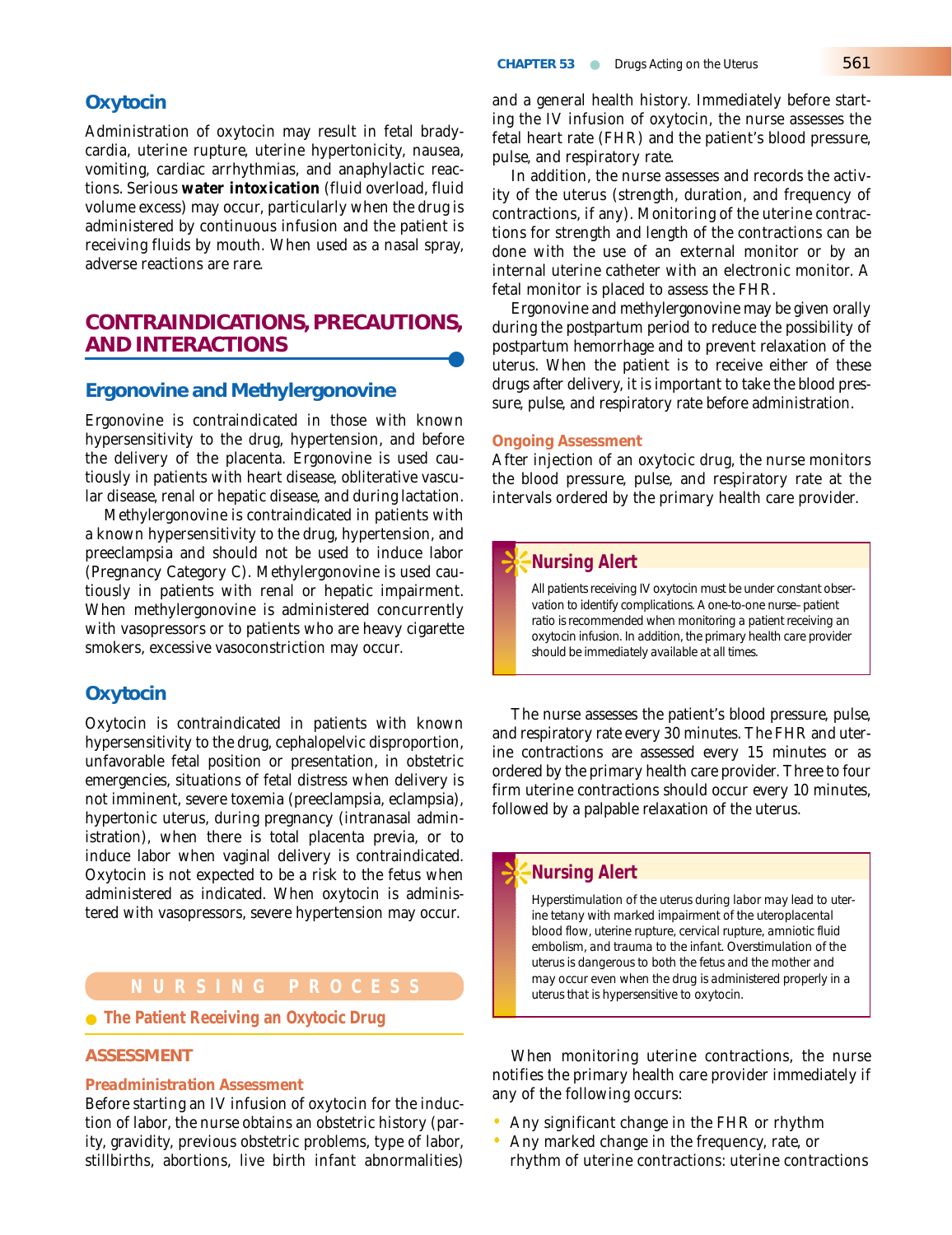lasting more than 60 seconds or contractions occurring more frequently than every 2 to 3 minutes or there is no palpable relaxation of the uterus

• A marked increase or decrease in the patient's blood pressure or pulse or any significant change in the patient's general condition

If any of these are noted, the nurse should immediately discontinue the oxytocin infusion and run the primary IV line at the rate prescribed by the primary health care provider until the primary health care provider examines the patient.

The nurse immediately reports any signs of water intoxication or fluid overload (eg, drowsiness, confusion, headache, listlessness, and wheezing, coughing, rapid breathing) to the primary health care provider.

Oxytocin may be given IM after delivery of the placenta. The nurse obtains the blood pressure, pulse, and respiratory rate every 5 to 10 minutes after the drug is administered. The nurse palpates the patient's uterine fundus for firmness and position. The nurse immediately reports any excess bleeding to the primary health care provider.

When administering ergonovine and methylergonovine after delivery, the nurse monitors vital signs every 4 hours. In addition, the nurse notes the character and amount of vaginal bleeding. The patient may report abdominal cramping with the administration of these drugs. If cramping is moderately severe to severe, the nurse notifies the primary health care provider because it may be necessary to discontinue use of the drug.

# **NURSING DIAGNOSES**

Drug-specific nursing diagnoses are highlighted in the Nursing Diagnoses Checklist. Other nursing diagnoses applicable to these drugs are discussed in depth in Chapter 4.

#### **PLANNING**

The expected outcomes of the patient may include an optimal response to drug therapy (ie, initiation of the normal labor process), adverse reactions identified and reported to the primary health care provider (eg,

#### **Nursing Diagnoses Checklist**

- **✓ Anxiety** related to labor and delivery
- ✓ **Excess Fluid Volume** related to administration of IV fluids containing oxytocin
- ✓ **Risk for Injury** (fetal) related to adverse drug effects of oxytocin (fetal bradycardia)
- ✓ **Pain** related to adverse reactions (abdominal cramping, nausea, headache)

absence of a fluid volume excess [oxytocin administration]), and an understanding of the treatment regimen.

#### **IMPLEMENTATION**

#### *Promoting an Optimal Response to Therapy*

OXYTOCIN. The patient receiving oxytocin to induce labor may have concern over the use of the drug to produce contractions. When given to induce or stimulate contractions, oxytocin may only be given intravenously (IV). The nurse explains the purpose of the IV infusion and the expected results to the patient. Because the patient receiving oxytocin must be closely supervised, the nurse spends time with the patient and offers encouragement and reassurance to help reduce anxiety.

When oxytocin is prescribed, the primary health care provider orders the type and amount of IV fluid, the number of units of oxytocin added to the IV solution, and the IV infusion rate. An electronic infusion device is used to control the infusion rate. The primary health care provider establishes guidelines for the administration of the oxytocin solution and for increasing or decreasing the flow rate or discontinuing the administration of oxytocin based on standards established by the Association of Women's Health, Obstetric, and Neonatal Nurses (AWHONN). Usually, the flow rate is increased every 20 to 30 minutes, but this may vary according to the patient's response. The strength, frequency, and duration of contractions and the FHR are monitored closely.

When administering oxytocin intranasally to facilitate the letdown of milk, the nurse places the patient in an upright position, and with the squeeze bottle held upright, administers the prescribed number of sprays to one or both nostrils. The patient then waits 2 to 3 minutes before breastfeeding the infant or pumping the breasts. If a breast pump is being used, the nurse records the amount of milk pumped from the breasts.

The nurse notifies the primary health care provider if milk drips from the breast before or after breastfeeding or if milk drips from the opposite breast during breastfeeding because there would be no need to continue drug therapy. The primary health care provider is notified if nasal irritation, palpations, or uterine cramping occurs.

ERGONOVINE AND METHYLERGONOVINE. The nurse administers ergonovine and methylergonovine at the direction of the primary health care provider. Ergonovine is usually given during the third stage of labor after the placenta has been delivered. Ergonovine is primarily administered IM, but in emergencies when quicker response is needed, the drug may be administered IV.

Methylergonovine is usually given IM at the time of the delivery of the anterior shoulder or after the delivery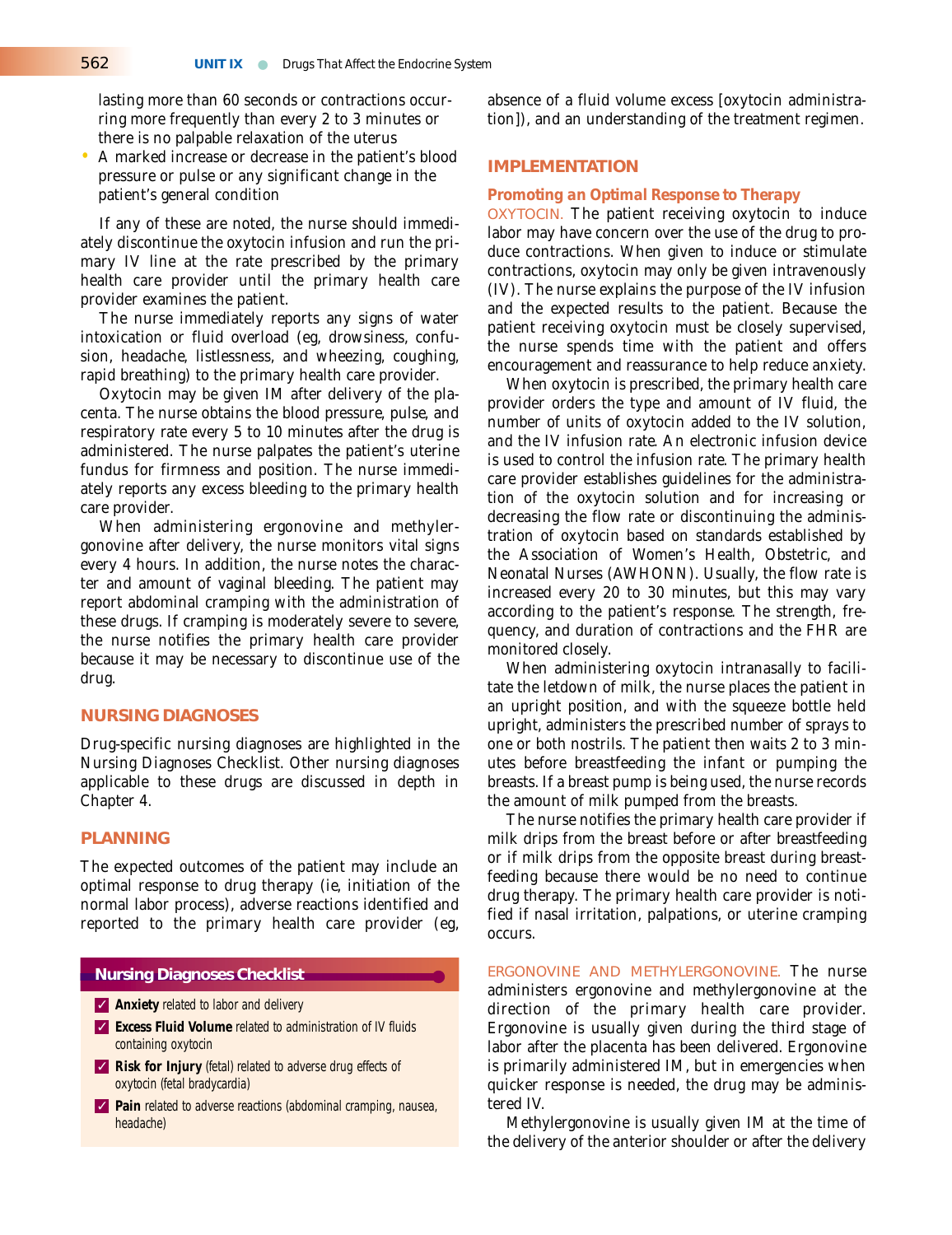When ergonovine or methylergonovine is administered in the delivery room, the nurse briefly explains the purpose of the injection to the patient. If either of these drugs is given after delivery of the infant, the nurse explains the purpose of the drug (eg, to improve the tone of the uterus and to help the uterus to return to its [near] normal size).

# *Monitoring and Managing Adverse Reactions*

OXYTOCIN. When oxytocin is administered, some adverse reactions must be tolerated or treated symptomatically until therapy is discontinued. For example, if the patient is nauseated, the nurse provides an emesis basin and perhaps a cool towel for the forehead. If vomiting occurs, the nurse notifies the primary health care provider.

If contractions are frequent, prolonged, or excessive, the infusion is stopped to prevent fetal anoxia or trauma to the uterus. Excessive stimulation of the uterus can cause uterine hypertonicity and possible uterine rupture. The nurse places the patient on her side and provides supplemental oxygen. The effects of the drug diminish rapidly because oxytocin is short acting.

When oxytocin is administered IV, there is a danger of a fluid volume excess (water intoxication) because oxytocin has an antidiuretic effect. The nurse measures the fluid intake and output. In some instances, hourly measurements of the output are necessary. The nurse observes the patient for signs of fluid overload (see Chap. 58). If any of these signs or symptoms is noted, the nurse should immediately discontinue the oxytocin infusion and run the primary IV line at the rate prescribed by the primary health care provider until the primary health care provider examines the patient.

ERGONOVINE AND METHYLERGONOVINE. When ergonovine or methylergonovine is administered for uterine atony and hemorrhage, abdominal cramping can occur and is usually an indication of drug effectiveness. The uterus is palpated in the lower abdomen as small, firm, and round. However, the nurse should report persistent or severe cramping to the primary health care provider.

# ❊**Nursing Alert**

*In some patients who are calcium deficient, the uterus may not respond to ergonovine. The nurse immediately reports a lack of response to ergonovine. Administration of calcium by IV injection usually restores response to the drug.* 

Although rare, ergotism or ergot poisoning can occur with the administration of excessive amounts of ergonovine or methylergonovine.

# ❊**Nursing Alert**

*Symptoms of ergotism that must be reported immediately include coolness, numbness and tingling of extremities, dyspnea, nausea, confusion, tachycardia or bradycardia, chest pain, hallucinations, and convulsions. If these reactions occur, the nurse immediately reports them to the primary health care provider because use of the drug must be discontinued.* 

#### *Educating the Patient and Family*

The treatment regimen is explained to the patient and family (when appropriate). The nurse answers any questions the patient may have regarding treatment. The patient is instructed to report any adverse reactions. The patient and family are informed of therapeutic response during administration of the drug. If nasal spray is to be used, the patient is taught proper use.

# **EVALUATION**

- The therapeutic effect is achieved, and normal labor is initiated.
- Adverse reactions are managed effectively.
- No evidence of a fluid volume excess (oxytocin administration) is seen.
- The patient is knowledgeable of the therapeutic regimen.

# **UTERINE RELAXANTS**

**Uterine relaxants** are useful in the management of preterm labor. These drugs will decrease uterine activity and prolong the pregnancy to allow the fetus to develop more fully, thereby increasing the chance of neonatal survival. Ritodrine (Yutopar) and terbutaline (Brethine) are two drugs currently used as uterine relaxants in the management of preterm (or premature) labor.

# **ACTIONS AND USES** ●

# **Ritodrine**

Ritodrine has an effect on beta ( $\beta$ )<sub>2</sub>-adrenergic receptors, principally those that innervate the uterus. Stimulation of these  $\beta_2$ -adrenergic receptors inhibits uterine smooth muscle contractions. The  $\beta_1$ -adrenergic receptors are located in the heart and are not stimulated by ritodrine when administered as prescribed. Ritodrine is used to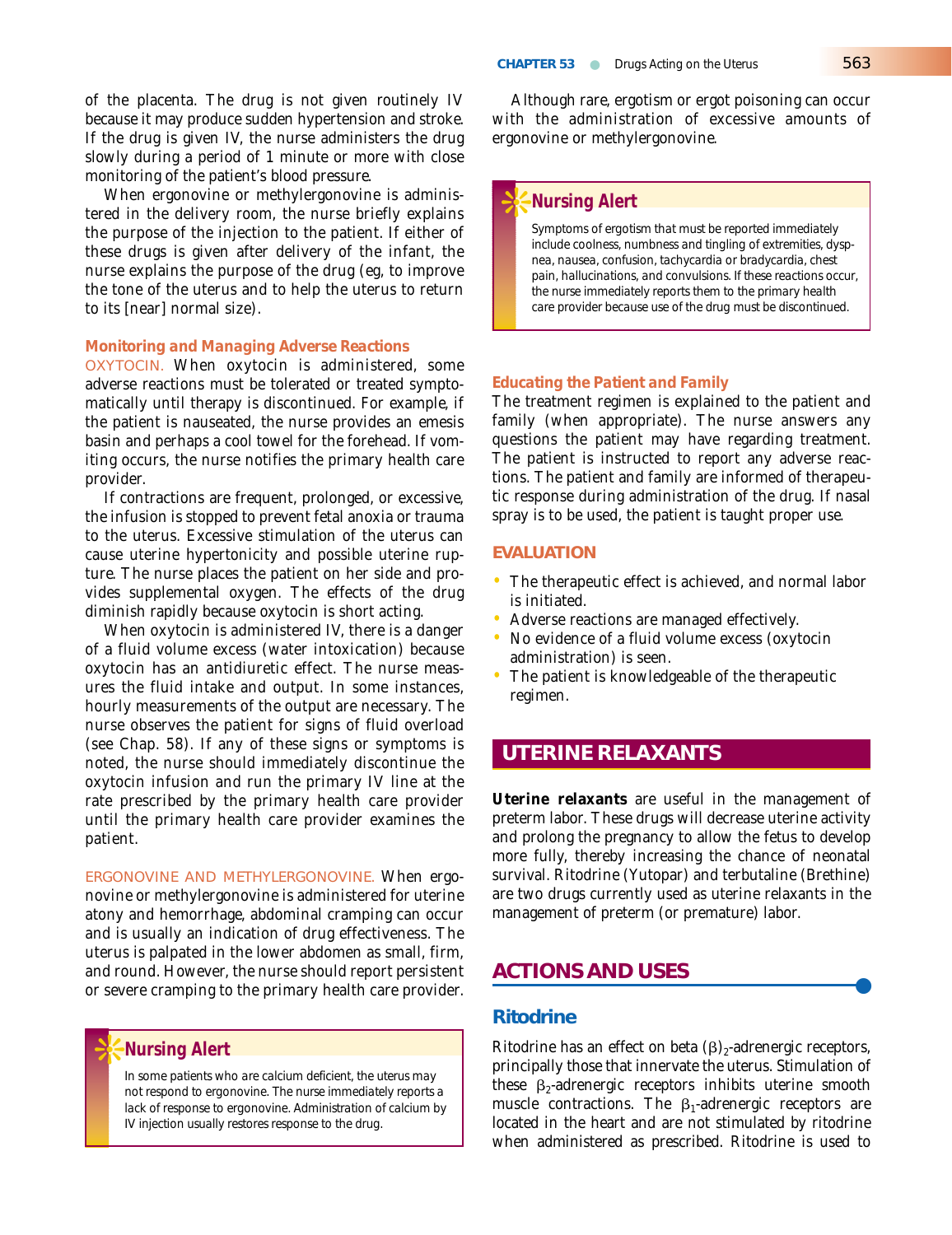manage preterm labor in pregnancies of greater than 20 weeks' gestation. Ritodrine administration requires hospitalization.

# **Terbutaline**

Terbutaline (Brethine) is also classified as a  $\beta_2$ -adrenergic agonist (see Chap. 22) and is used primarily as a bronchodilator for patients with asthma and chronic obstructive pulmonary disease. Terbutaline is not approved by the Food and Drug Administration for treatment of preterm labor. Its use in the management of premature labor is investigational. However, many primary health care providers prefer terbutaline for the management of preterm labor, and it has proven to be highly effective for this purpose. When terbutaline is prescribed for the management of preterm labor, most agencies have the patient sign an informed consent before therapy is initiated.

# **ADVERSE REACTIONS**

# **Ritodrine**

Alterations in fetal and maternal heart rates and maternal blood pressure frequently occur when ritodrine is administered IV. Additional frequent adverse reactions associated with IV administration include nausea, vomiting, headache, palpitations, nervousness, restlessness, and emotional upset. A rare, but serious, adverse reaction is pulmonary edema.

# **Terbutaline**

Adverse reactions observed with the administration of terbutaline include nervousness, restlessness, tremor, headache, anxiety, hypertension, hypokalemia (low serum potassium), arrhythmias, and palpitations. A serious, but rare, adverse reaction is pulmonary edema.

# **CONTRAINDICATIONS, PRECAUTIONS, AND INTERACTIONS**

# **Ritodrine**

Ritodrine is contraindicated in patients with known hypersensitivity to the drug, antepartum hemorrhage, eclampsia or severe preeclampsia, cardiac disease, pulmonary hypertension, uncontrolled diabetes mellitus, or bronchial asthma (patients treated with betamimetics or steroids), in pregnancies of less than 20 weeks' gestation, and in the event of intrauterine fetal death. Ritodrine is classified as a Pregnancy Category B drug and is given cautiously during pregnancy. Because no adequate studies have been done in pregnant women before the 20th week of pregnancy, do not use this drug before the 20th week. Ritodrine is administered cautiously in patients with cardiac disease, migraine headaches, history of stroke, hyperthyroidism, and seizure disorders.

There is a decreased effectiveness of ritodrine when the drug is administered with a  $\beta$ -adrenergic blocking agent such as propranolol and an increased risk of pulmonary edema when administered with the corticosteroids. Co-administration of ritodrine with the sympathomimetics potentiates the effect of ritodrine. Cardiovascular effects (eg, arrhythmias or hypotension) of ritodrine may increase when the drug is administered with diazoxide, general anesthetics, magnesium sulfate, or meperidine.

# **Terbutaline**

Terbutaline is contraindicated in patients with known hypersensitivity to the drug, severe cardiac problems (tachyarrhythmias), digitalis toxicity, or hypertension. Terbutaline is classified as a Pregnancy Category B drug and is given cautiously during pregnancy (after the 20th week of pregnancy only). Terbutaline is administered cautiously in patients with cardiac disease, history of stroke, hyperthyroidism, and seizure disorders. When terbutaline is administered with the anesthetic halothane, there is an increased risk of cardiac arrhythmias. Additional information about terbutaline can be found in Chapter 37.

# **NURSING PROCESS**

● **The Patient Receiving a Uterine Relaxant**

# **ASSESSMENT**

#### *Preadministration Assessment*

Before starting an IV infusion containing ritodrine or terbutaline, the nurse obtains the patient's vital signs. The nurse auscultates lung sounds to provide a baseline assessment. The nurse places the patient on a monitoring device to determine uterine contractions and the FHR before and during administration.

#### *Ongoing Assessment*

During the ongoing assessment of a patient receiving a uterine relaxant, the nurse performs the following tasks at 15- to 30-minute intervals:

- Obtains blood pressure, pulse, and respiratory rate.
- Monitors FHR.
- Checks the IV infusion rate.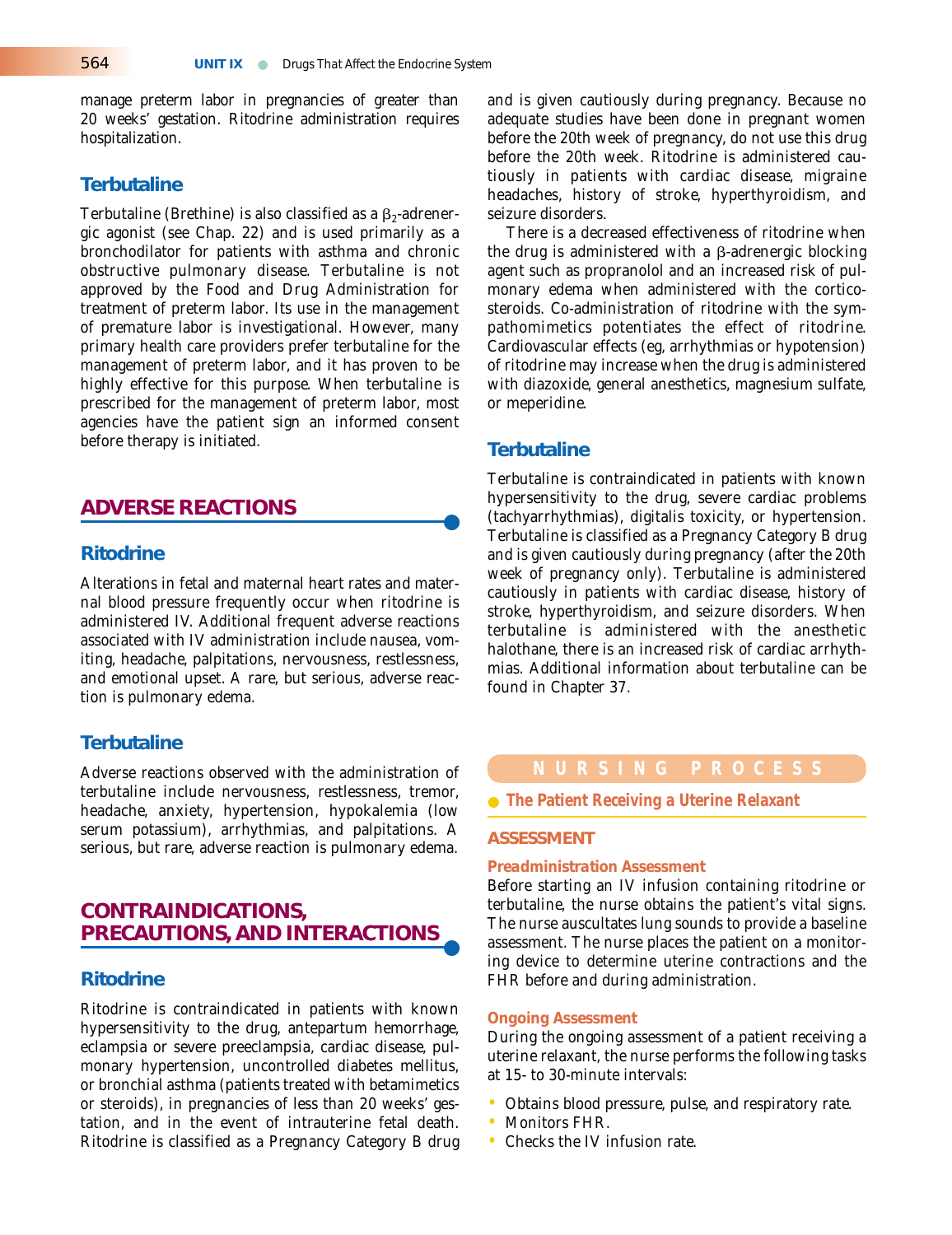#### **Nursing Diagnoses Checklist**

- ✓ **Nausea** related to adverse reactions
- ✓ **Risk for Impaired Gas Exchange** related to adverse reactions (eg, pulmonary edema)
- ✓ **Anxiety** related to preterm labor
- Examines the area around the IV needle insertion for signs of extravasation.
- Monitors uterine contractions (frequency, intensity, length).

#### **NURSING DIAGNOSES**

Drug-specific nursing diagnoses are highlighted in the Nursing Diagnoses Checklist. Other nursing diagnoses applicable to these drugs are discussed in depth in Chapter 4.

### **PLANNING**

The expected outcomes of the patient may include an optimal response to therapy, a reduction in anxiety, and an understanding of the treatment of preterm labor.

### **IMPLEMENTATION**

#### *Promoting an Optimal Response to Therapy*

Nursing management for ritodrine and terbutaline is similar. For IV administration, the nurse prepares the solution according to the primary health care provider's instructions. An infusion pump is used to control the rate of flow. Ritodrine or terbutaline may be piggybacked to the primary line, allowing the primary line to maintain the patency of the IV should it be necessary to temporarily discontinue infusion of the drug. The primary health care provider may prescribe terbutaline for administration by the oral or the subcutaneous route throughout the treatment, rather than via the IV route. The nurse places a cardiac monitor on the patient. To minimize hypotension, the nurse positions the patient in a left lateral position unless the primary health care provider orders a different position.

The primary health care provider is kept informed of the patient's response to the drug because a dosage change may be necessary. The primary health care provider establishes guidelines for the regulation of the IV infusion rate, as well as the blood pressure and pulse ranges that require stopping the IV infusion.

#### *Monitoring and Managing Adverse Reactions*

The nurse monitors the maternal and fetal vital signs every 15 minutes during administrations of the drug. The nurse monitors uterine contractions frequently throughout infusion.

# ❊**Nursing Alert**

*The nurse reports to the primary care provider a pulse rate of 140 bpm, persistent elevation of pulse rate, irregular pulse, or increase in respiratory rate of more than 20/min. The nurse assesses the respiratory status for symptoms of pulmonary edema (eg, dyspnea, tachycardia, increased respiratory rate, rales, and frothy sputum). If these reactions occur, the end result could mean pulmonary edema. The primary health care provider may decrease the dosage or discontinue the drug. The primary health care provider is notified immediately if any of these symptoms occur because use of the drug may be discontinued. After contractions cease, the nurse tapers the dosage to the lowest effective dose by decreasing the infusion rate of the drug at regular intervals prescribed by the primary health care provider. Continue the IV infusion for at least 12 hours after uterine contractions have ceased. Because the duration of treatment is short, mild adverse reactions must be tolerated. If adverse reactions are severe, use of the drug is discontinued or the dosage decreased.* 

#### *Managing Anxiety*

The patient in preterm labor may have many concerns about her pregnancy, as well as the effectiveness of drug therapy. The woman is encouraged to verbalize any fears or concerns. The nurse listens to the patient's concerns and carefully and accurately answers any questions she may have concerning drug therapy. In addition, the nurse offers emotional support and encouragement during the time the drug is being administered. If allowed by the institution, the presence of family members may decrease anxiety in the woman experiencing preterm labor.

#### *Educating the Patient and Family*

The nurse carefully explains the treatment regimen to the patient. The primary health care provider usually discusses the expected outcome of treatment with the patient and answers any questions regarding therapy. Although the patient is monitored closely during therapy, the patient is instructed to notify the nurse immediately if any of the following occur: nausea, vomiting, palpitations, or shortness of breath. If a patient is taking ritodrine, the nurse discusses the importance of lying on the left side during IV administration.

If oral terbutaline is prescribed for preterm labor, the patient is instructed on use of the drug and adverse reactions to report (excessive tremor, nervousness, drowsiness, headache, nausea, dizziness). If contractions resume during oral therapy, the patient is instructed to notify the primary health care provider if four to six contractions per hour occur.

# **EVALUATION**

- The therapeutic drug effect is achieved.
- Adverse reactions are identified and reported to the primary health care provider.
- Anxiety is reduced.
- The patient demonstrates an understanding of inhospital treatment.